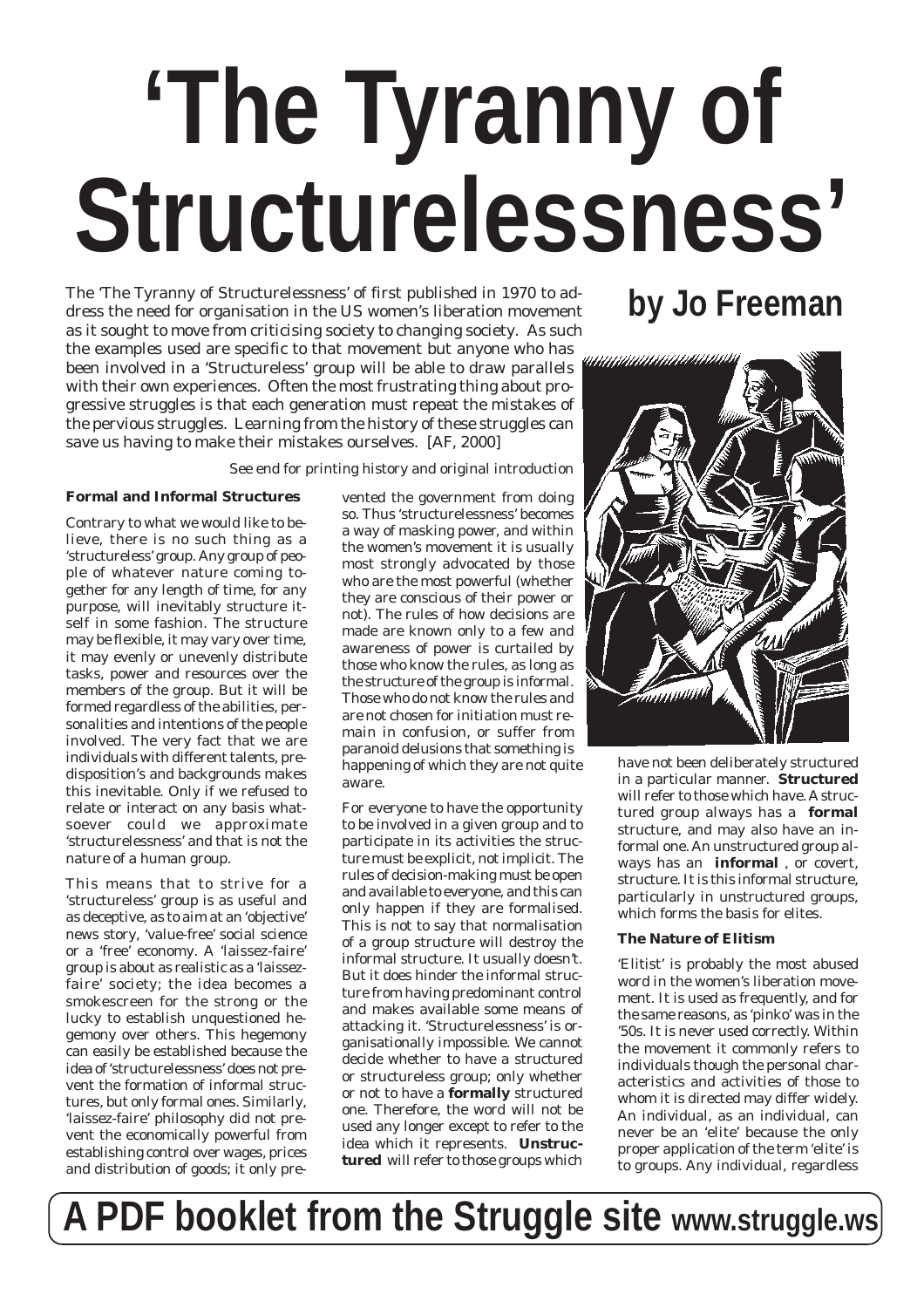of how well-known that person is, can never be an elite.

Correctly, an elite refers to a small group of people who have power over a larger group of which they are part, usually without direct responsibility to that larger group, and often without their knowledge or consent. A person becomes an elitist by being part of, or advocating, the rule by such a small group, whether or not that individual is well-known or not known at all. Notoriety is not a definition of an elitist. The most insidious elites are usually run by people not known to the larger public at all. Intelligent elitists are usually smart enough not to allow themselves to become well- known. When they become known, they are watched, and the mask over their power is no longer firmly lodged.

Because elites are informal does not mean they are invisible. At any small group meeting anyone with a sharp eye and an acute ear can tell who is influencing whom. The member of a friendship group will relate more to each other than to other people. They listen more attentively and interrupt less. They repeat each other's points and give in amiably. The 'outs' they tend to ignore or grapple with. The 'outs' approval is not necessary for making a decision; however it is necessary for the 'outs' to stay on good terms with the 'ins'. Of course, the lines are not as sharp as I have drawn them. They are nuances of interaction, not pre-written scripts. But they are discernible, and they do have their effect. Once one knows with whom it is important to check before a decision is made, and whose approval is the stamp of acceptance, one knows who is running things.

Elites are not conspiracies. Seldom does a small group of people get together and try to take over a larger group for its own ends. Elites are nothing more and nothing less than a group of friends who also happen to participate in the same political activities. They would probably maintain their friendship whether or not they were involved in political activities; they would probably be involved in political activities whether or not they maintained their friendships. It is the coincidence of these two phenomena which creates elites in any groups and makes them so difficult to break.

These friendship groups function as networks of communication outside any regular channels for such communication that may have been set up by a group. If no channels are set up, they function as the only networks of communication. Because people are friends, usually sharing the same values and orientations, because they talk to each other socially and consult with each other when common decisions have to be made, the people involved in these networks have more power in the group than those who don't. And it is a rare group that does not establish some informal networks of communication through the friends that are made in it.

Some groups, depending on their size, may have more than one such informal communication network. Networks may even overlap. When only one such network exists, it is the elite of an otherwise unstructured group, whether the participants in it want to be elitists or not. If it is the only such network in a structured group it may or may not be an elite depending on its composition and the nature of the



formal structure. If there are two or more such networks of friends, they may compete for power within the group thus forming factions, or one may deliberately opt out of the competition leaving the other as the elite. In a structured group, two or more such friendship networks usually compete with each other for formal power. This is often the healthiest situation. The other members are in a position to arbitrate between the two competitors for power and thus are able to make demands of the group to whom they give their temporary allegiance.

Since movement groups have made no concrete decisions about who shall exercise power within them, many different criteria are used around the country. As the movement has changed through time, marriage has become a less universal criterion for effective participation, although all informal elites still establish standards by which only women who possess certain material or personal characteristics may join. The standards frequently include: middle-class background (despite all the rhetoric about relating to the working-class), being married, not being married but living with someone, being or pretending to be a lesbian, being between the age of 20 and 30, being college-educated or at least having some college background, being 'hip', not being too 'hip', holding a certain political line or identification as a 'radical', having certain 'feminine' personality characteristics such as being 'nice', dressing right (whether in the traditional style or the anti-traditional style), etc. There are also some characteristics which will almost always tag one as a 'deviant' who should not be related to. They include: being too old, working full-time (particularly if one is actively committed to a 'career'), not being 'nice', and being avowedly single (i.e. neither heterosexual nor homosexual).

Other criteria could be included, but they all have common themes. The characteristic prerequisite for participating in all the informal elites of the movement, and thus for exercising power, concern one's background, personality or allocation of time. They do not include one's competence, dedication to feminism, talents or potential contribution to the movement. The former are the criteria one usually uses in determining one's friends. The latter are what any movement or organisation has to use if it is going to be politically effective.

Although this dissection of the process of elite formation within small groups has been critical in its perspectives, it is not made in the belief that these informal structures are inevitably bad - merely that they are inevitable. All groups create informal structures as a result of the interaction patterns among the members. Such informal structures can do very useful things. But only unstructured groups are totally governed by them. When informal elites are combined with a myth of 'structurelessness', there can be no attempt to put limits on the use of power. It becomes capricious.

This has two potentially negative consequences of which we should be aware. The first is that the informal structure of decision-making will be like a sorority: one in which people listen to others because they like them, not because they say significant things. As long as the movement does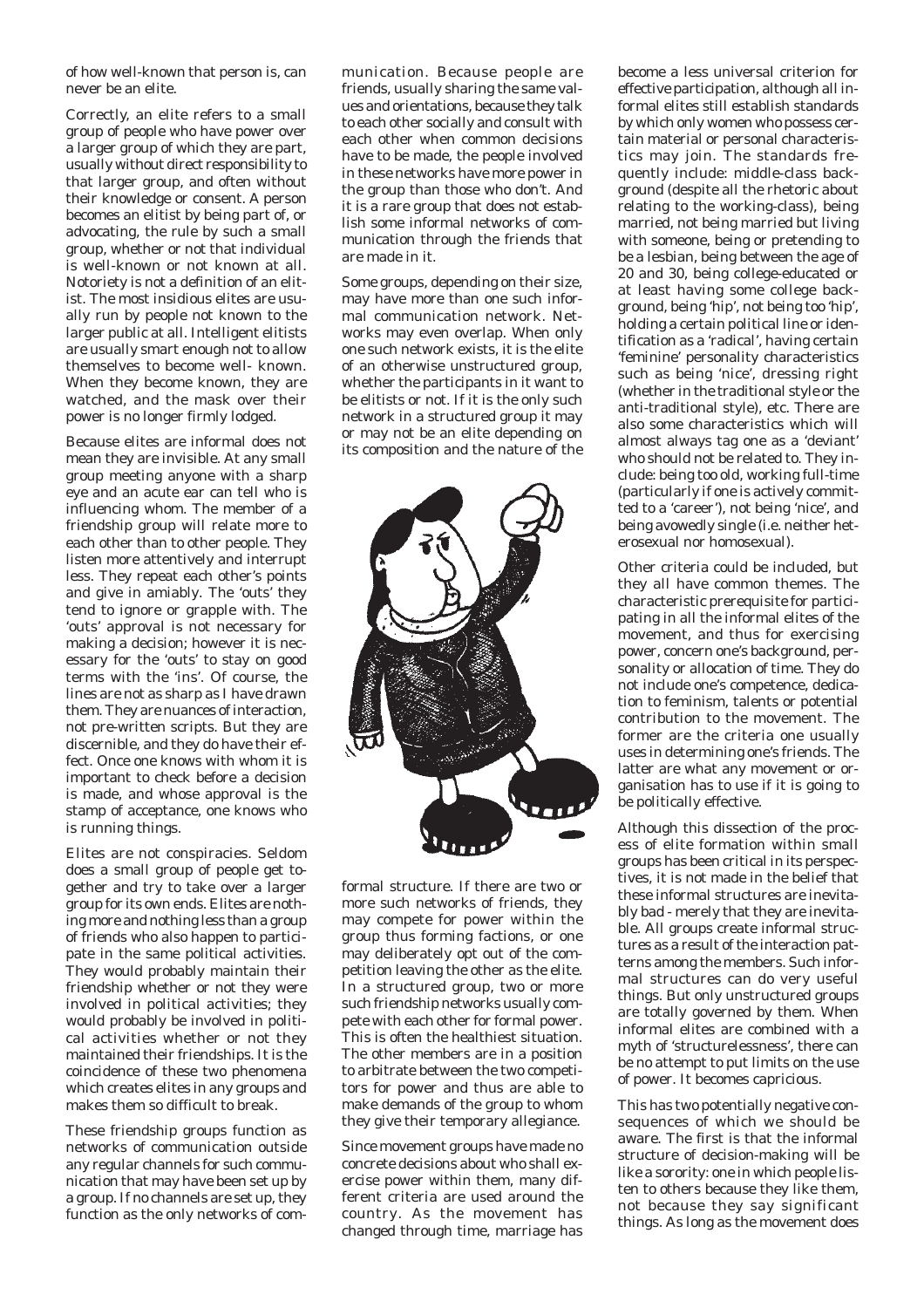not do significant things this does not much matter. But if its development is not to be arrested at this preliminary stage, it will have to alter this trend. The second is that informal structures have no obligation to be responsible to the group at large. Their power was not given to them; it cannot be taken away. Their influence is not based on what they do for the group; therefore they cannot be directly influenced by the group. This does not necessarily make informal structures irresponsible. Those who are concerned with maintaining their influence will usually try to be responsible. The group simply cannot compel such responsibility; it is dependent on the interests of the elite.

### **The 'Star' System**

The 'idea' of 'structurelessness' has created the 'star' system. We live in a society which expects political groups to make decisions and to select people to articulate those decisions to the public at large. The press and the public do not know how to listen seriously to individual women as women; they want to know how the group feels. Only three techniques have ever been developed for establishing mass group opinion: the vote or referendum, the public opinion survey questionnaire and the selection of group spokespeople at an appropriate meeting. The women's liberation movement has used none of these to communicate with the public. Neither the movement as a whole nor most of the multitudinous groups within it have established a means of explaining their position on various issues. But the public is conditioned to look for spokespeople.

While it has consciously not chosen spokespeople, the movement has thrown up many women who have caught the public eye for varying reasons. These women represent no particular group or established opinion; they know this and usually say so. But because there are no official spokespeople nor any decision-making body the press can interview when it wants to know the movement's position on a subject, these women are perceived as the spokespeople. Thus, whether they want to or not, whether the movement likes it or not, women of public note are put in the role of spokespeople by default.

This is one source of the tie that is often felt towards the women who are labelled 'stars'. Because they were not selected by the women in the movement to represent the movement's views, they are resented when the press presumes they speak for the movement. Thus the backlash of the 'star' system, in effect, encourages the very kind of individual non responsibility that the movement condemns. By purging a sister as a 'star', the movement loses whatever control it may have had over the person, who becomes free to commit all of the individualistic sins of which she had been accused.

### **Political Impotence**

Unstructured groups may be very effective in getting women to talk about their lives; they aren't very good for getting things done. Unless their mode of operation changes, groups flounder at the point where people tire of 'just talking' and want to do something more. Because the larger movement in most cities is as unstructured as individual rap groups, it is not much more effective than the separate groups at specific tasks. The informal structure is rarely together enough or in touch enough with the people to be able to operate effectively. So the movement generates much emotion and few results. Unfortunately, the consequences of all this motion are not as innocuous as the results, and their victim is the movement itself.

Some groups have turned themselves into local action projects, if they do not involve too many people, and work on a small scale. But this form restricts movement activity to the local level. Also, to function well the groups must usually pare themselves down to that informal group of friends who were running things in the first place. This excludes many women from participating. As long as the only way women can participate in the movement is through membership of a small group, the non-gregarious are at a distinct disadvantage. As long as friendship groups are the main means of organisational activity, elitism becomes institutionalised.

For those groups which cannot find a local project to devote themselves to, the mere act of staying together becomes the reason for their staying together. When a group has no specific task (and consciousness-raising is a task), the people in it turn their energies to controlling others in the group. This is not done so much out of a malicious desire to manipulate others (though sometimes it is) as out of lack of anything better to do with their talents. Able people with time on their hands and a need to justify their coming together put their efforts into personal control, and spend their time criticising the personalities of the other members in the group. Infighting and personal power games rule the day. When a group is involved in a task, people learn to get along with others as they are and to subsume dislikes for the sake of the larger goals. There are limits placed on the compulsion to remould every person into our image of what they should be.

The end of consciousness-raising leaves people with no place to go and the lack of structure leaves them with no way of getting there. The women in the movement either turn in on themselves and their sisters or seek other alternatives of action. There are few alternatives available. Some women just 'do their own thing'. This can lead to a great deal of individual creativity, much of which is useful for the movement, but it is not a viable alternative for most women and certainly does not foster a spirit of co-operative group effort. Other women drift out of the movement entirely because they don't want to develop an individual project and have found no way of discovering, joining or starting group projects that interest them.

Many turn to other political organisations to give them the kind of structured, effective activity that they have not been able to find in the women's movement. Thus, those political organisations which view women's liberation as only one issue among many find the women's liberation movement a vast recruiting ground for new members. There is no need for such organisations to 'infiltrate' (though this is not precluded). The desire for meaningful political activity generated by women by becoming part of the women's liberation movement is sufficient to make them eager to join other organisations. The movement itself provides no outlets for their new ideas and energies.

Those women who join other political organisations while remaining within the women's liberation movement, or who join women's liberation while remaining in other political organisations, in turn become the framework for new informal structures. These friendship networks are based upon their common non-feminist politics rather than the characteristics discussed earlier; however, the network operates in much the same way. Because these women share common values, ideas and political orientations, they too become informal, unplanned, unselected, unresponsible elites whether they intend to be so or not.

These new informal elites are often perceived as threats by the old informal elites previously developed within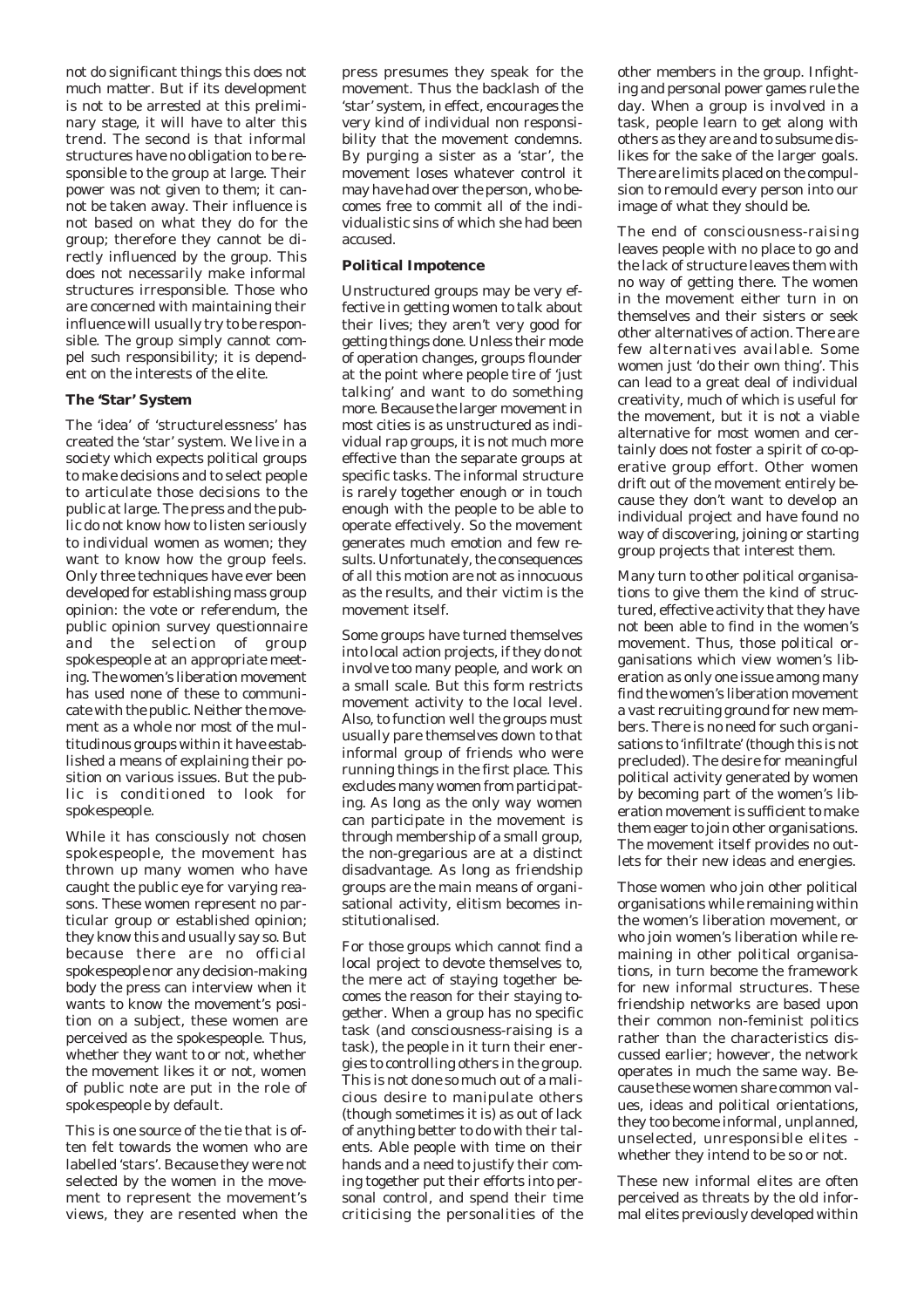different movement groups. This is a correct perception. Such politically orientated networks are rarely willing to be merely 'sororities' as many of the old ones were, and want to proselytise their political as well as their feminist ideas. This is only natural, but its implications for women's liberation have never been adequately discussed. The old elites are rarely willing to bring such differences of opinion out into the open because it would involve exposing the nature of the informal structure of the group. Many of these informal elites have been hiding under the banner of 'anti-elitism' and 'structurelessness'. To counter effectively the competition from another informal structure, they would have to become 'public' and this possibility is fraught with many dangerous implications. Thus, to maintain its own power, it is easier to rationalise the exclusion of the members of the other informal structure by such means as 'red-baiting', 'lesbian-baiting' or 'straight-baiting'. The only other alternative is formally to structure the group in such a way that the original power is institutionalised. This is not always possible. If the informal elites have been well structured and have exercised a fair amount of power in the past, such a task is feasible. These groups have a history of being somewhat politically effective in the past, as the tightness of the informal structure has proven an adequate substitute for a formal structure. Becoming structured does not alter their operation much, though the institutionalisation of the power structure does not open it to formal challenge. It is those groups which are in greatest need of structure that are often least capable of creating it. Their informal structures have not been too well formed and adherence to the ideology of 'structurelessness' makes them reluctant to change tactics. The more unstructured a group it is, the more lacking it is in informal structures; the more it adheres to an ideology of 'structurelessness', the more vulnerable it is to being taken over by a group of political comrades.

Since the movement at large is just as unstructured as most of its constituent groups, it is similarly susceptible to indirect influence. But the phenomenon manifests itself differently. On a local level most groups can operate autonomously, but only the groups that can organise a national activity are nationally organised groups. Thus, it is often the structured feminist organisations that provide national directions for feminist activities, and this direction is determined by the priorities of these organisations. Such groups as National Organisation of Women and Women's Equality Action League and some Left women's caucuses are simply the only organisations capable of mounting a national campaign. The multitude of unstructured women's liberation groups can choose to support or not support the national campaigns, but are incapable of mounting their own. Thus their members become the troops under the leadership of the structured organisations. They don't even have a way of deciding what the priorities are.

The more unstructured a movement is, the less control it has over the directions in which it develops and the political actions in which it engages. This does not mean that its ideas do not spread. Given a certain amount of interest by the media and the appropriateness of social conditions, the ideas will still be diffused widely. But diffusion of ideas does not mean they are implemented; it only means they are talked about. Insofar as they can be applied individually they may be acted upon; insofar as they require coordinated political power to be implemented, they will not be.

As long as the women's liberation movement stays dedicated to a form of organisation which stresses small, inactive discussion groups among friends, the worst problems of unstructuredness will not be felt. But this style of organisation has its limits; it is politically inefficacious, exclusive and discriminatory against those women who are not or cannot be tied into the friendship networks. Those who do not fit into what already exists because of class, race, occupation, parental or marital status, or personality will inevitably be discouraged from trying to participate. Those who do not fit in will develop vested interests in maintaining things as they are.

The informal groups' vested interests will be sustained by the informal structures that exist, and the movement will have no way of determining who shall exercise power within it. If the movement continues deliberately not to select who shall exercise power, it does not thereby abolish power. All it does is abdicate the right to demand that those who do exercise power and influence be responsible for it. If the movement continues to keep power as diffuse as possible because it knows it cannot demand responsibility from those who have it, it does prevent any group or person from totally dominating. But it simultaneously ensures that the movement is as ineffective as possible. Some middle ground between domination and ineffectiveness can and must be found.

These problems are coming to a head at this time because the nature of the movement is necessarily changing. Consciousness-raising, as the main function of the women's liberation movement, is becoming obsolete. Due to the intense press publicity of the last two years and the numerous overground books and articles now being circulated, women's liberation has become a household word. Its issues are discussed and informal rap groups are formed by people who have no explicit connection with any movement group. Purely educational work is no longer such an overwhelming need. The movement must go on to other tasks. It now needs to establish its priorities, articulate its goals and pursue its objectives in a co-ordinated way. To do this it must be organised locally, regionally and nationally.

### **Principles of Democratic Structuring**

Once the movement no longer clings tenaciously to the ideology of 'structurelessness', it will be free to develop those forms of organisation best suited to its healthy functioning. This does not mean that we should go to the other extreme and blindly imitate the traditional forms of organisation. But neither should we blindly reject them all . Some traditional techniques will prove useful, albeit not perfect; some will give us insights into what we should not do to obtain certain ends with minimal costs to the individuals in the movement. Mostly, we will have to experiment with different kinds of structuring and develop a variety of techniques to use for different situations. The 'lot system' is one such idea which has emerged from the movement. It is not applicable to all situations, but it is useful, in some. Other ideas for structuring are needed. But before we can proceed to experiment intelligently, we must accept the idea that there is nothing inherently bad about structure itself - only its excessive use.

While engaging in this trial-and-error process, there are some principles we can keep in mind that are essential to democratic structuring and are politically effective also:

1 **Delegation** of specific authority to specific individuals for specific tasks by democratic procedures. Letting people assume jobs or tasks by default only means they are not dependably done. If people are selected to do a task, preferably after expressing an interest or willingness to do it, they have